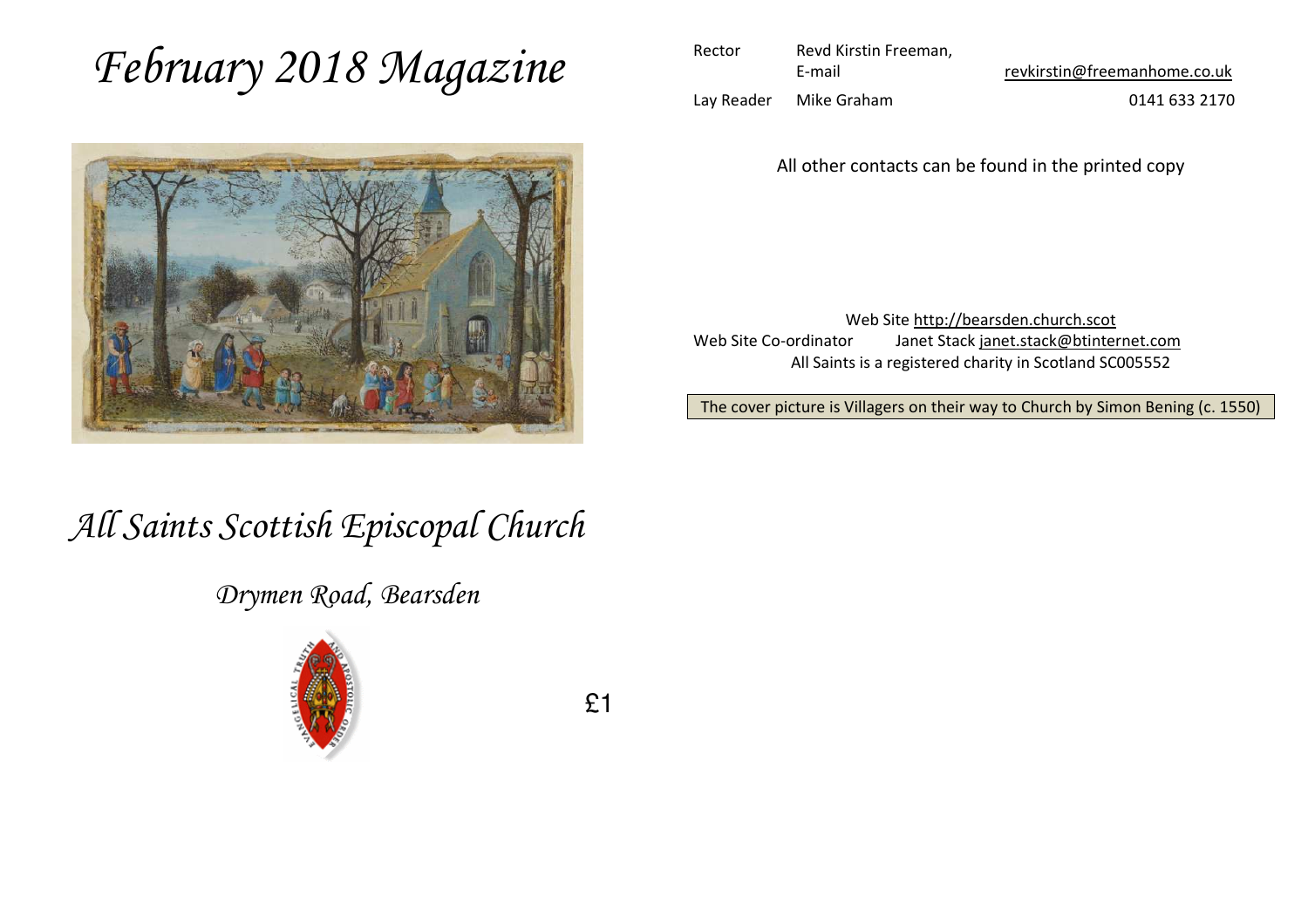#### **From the Rector**

#### Dear Friends

With the arrival of February our Christmas celebrations draw to a close with the Feast of Candlemas, when Joseph took Mary and Jesus to the temple as was the Jewish custom. Mary was to be purified after childbirth and Jesus, as the first born son, to be redeemed by the sacrifice of two doves. Such ideas seem alien to us 2,000 years on. In those days childbirth was seen as a connection to the story of Adam and Eve in the Garden of Eden. After having eaten the apple the story tells how woman was cursed to give birth in pain as a sign of her disobedience. Of course we now know that the pain of childbirth is a necessity, the contraction of muscles help in the process of giving birth. However, in less enlightened times such pain and shedding of blood was connected with the devil rather than a sharing in the gift of creation and 40 days after giving birth a woman had to be purified before rejoining society. While the practice of the Churching of women after child birth continued into more recent times the idea of animal sacrifices being offered to God ended long ago. The two doves which Joseph offered to redeem Jesus were the sacrifice of a poor family in line with the story of Abraham and Isaac, a story which sits uncomfortably with most of us today. Surely God didn't really intend for Abraham to sacrifice his longed for son, promised by God? Well of course he didn't but it makes for a good story during a time when sacrifices where commonplace. God intervenes and provides an alternative; the story is about the goodness and love of God rather than a bloodthirsty god. These elements of Candlemas are often glossed over today. We tend to concentrate on Simon and Anna, the faithful people of God who recognise Jesus for who he is and rejoice that the hope they have clung on to in their own lives has come to a fruition. Candlemas, more maybe than any other festival, teaches us that we always have more to learn about God, a continual revelation that started with a star. We have seen over the past month how different people heard about and understood God's presence in the world in different ways. We can see how what were once thought of as God's ways are now not to be understood as such, but rather the way people in those times understood God, just as once it was understood that blood letting was good medical practise, or those who had different religious views should be killed. The wonder and joy of God is the continual revelation that He is bigger, more compassionate more forgiving and more astounding than any human words or concepts can every express. As 2018 continues may we together learn more of God as Emmanuel, God with us.

#### **Mark and His Gospel – Part 2**

Following on from the article in the December/January magazine, here is the second part of the brief overview of Mark's Gospel.

Mark is the main source of our Gospel readings in Church this year. Each of the four Gospels tell the story of Christ is a slightly different way. For Mark the story is being told in the market place and it is the Gentiles attention he is trying to capture.

Mark uses the Greek word *'eutheos'* with abundance; it appears 11 times in the opening chapter. It is translated in various forms, such as straightaway, immediately, forthwith, as soon as, at once. That urgency continues throughout the Gospel.

Mark's Gospel was for the non-Jew. Jewish customs and traditions are rarely mentioned and when they are there is explanation of them.

Mark's Jesus is not only for certain people; there is no lineage or birth narrative.

Unlike in the other Gospels, there are only two direct Old Testament quotations in Mark, one in the introduction and one during a discourse about tradition.

Mark records three times as many miracles as parables.

Mark is the one who champions Jesus being Lord of all creation, the beasts of the air, the wind and waves, all elements known and unknown.

The Holy Spirit's presence is woven throughout the Gospel, beginning with it being present at Jesus' baptism, underlining that Jesus is Lord of the spiritual as well as of creation.

Like other aspects of the Gospel, prayer isn't something that needs discussion and debate. To pray is the important thing, the how, when and where are seen as inconsequential.

Everything is large, all seek Jesus, multitudes gather, the whole region hears about him. Yet it is also in Mark's Gospel we hear Jesus telling others to not say who he is most often.

Just as there is no ceremony surrounding Jesus' arrival, there is little concerning his departure. Jesus arrest, trial and death are told in scant detail, with the resurrection remaining a secret. There are two longer endings to the Gospel neither of which are considered original.

It is now thought by many that Mark's Gospel was originally conceived as a travelling drama, with the question of what happened next being one which the

Blessings Kirstin

1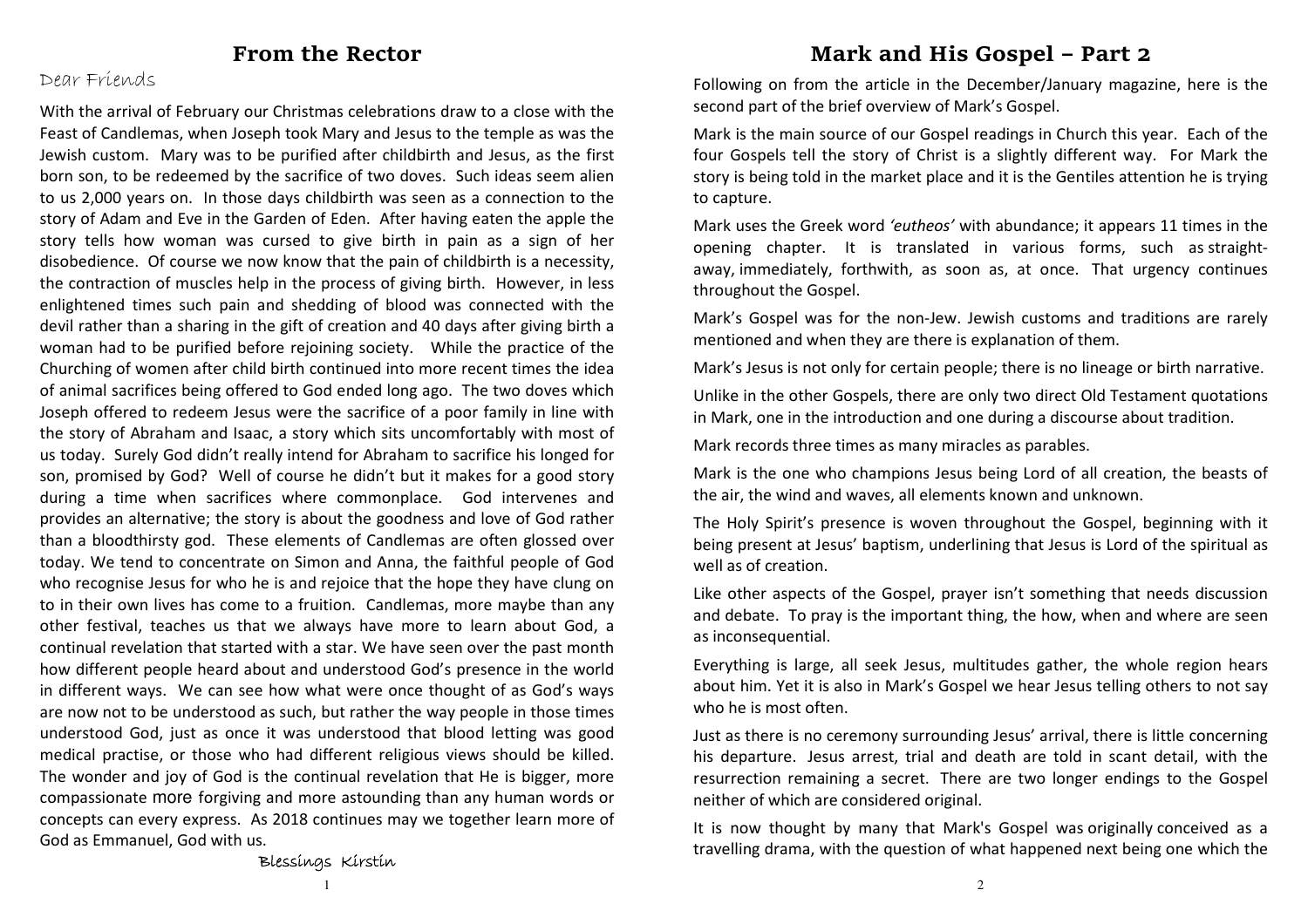audience gathered then engaged with, people telling their own stories about resurrection appearances and how Jesus' teaching had influenced their lives. This might shed some light on the two later additional endings, which came about when those who had first-hand knowledge of the events after the resurrection became fewer and fewer. The Rector

### **Ash Wednesday**

Ash Wednesday falls on  $14^{\text{th}}$  February this year and the Imposition of Ashes will be offered at the Said Eucharist at 11.30am and at a Sung Eucharist at 7pm.

# **Lent Mediation and Compline**

On Wednesdays 21<sup>st</sup> and 28<sup>th</sup> February, and 7<sup>th</sup>, 14<sup>th</sup>, and 21st March at 7pm there will be a Compline and Meditation for Lent. Each week there will be a different artwork and poem for us to think about and pray upon as we journey with Christ from Wilderness to Jerusalem. Each evening we will begin at 7pm. The artwork and poem will also be part of the Wednesday Eucharist at 11.30am for those who would prefer not to come out in the evenings.

# **Morning Prayer during Lent**

As has become our custom Morning Prayer will be offered during Lent in the Choir Vestry, moving into the Church when we get into March as hopefully it gets warmer. We begin at 8am. Please enter through the door off our car park.

# **Festival of Stars**

The festival is now over and the stars have been taken down. There is a yellow box at the back of the church containing stars should anyone wish to take them. Those left as Lent begins will be disposed of.

# **Association of Bearsden Churches – Unity Supper**

 This year the Association of Bearsden Churches Unity Supper is to be held in New Kilpatrick New Church Hall on Wednesday 7th February at 7pm for 7.15 pm. Bishop John Keenan, bishop of Paisley, will speak and answer questions on the interface between faith and science. Bishop Keenan is one of the leading thinkers on this important issue within the Scottish church and is an excellent speaker. Tickets cost £10, including a buffet supper, and are available from Celia Fisher (570 0903) and Penny Inglis (942 5649), and at the back of the church.

# **Vestry Notes – January 8th 2018**

- The Vestry met on 8 January 2018, (the proposed December meeting having not been held owing to lack of business). The Rector welcomed those joining the Vestry, Anne MacDougall as a regular member and David Hamblen as Alternate Lay Rep.
- A second estimate had been received for a new Church boiler. As this was significantly lower than the first one, and included a higher power rated unit, the Vestry agreed to accept it.
- The Gift Day held on Advent Sunday had raised £1270 for Church Funds.
- The Vestry returned to the discussion of Data Protection in view of the upcoming EU directive, the General Data Protection Regulation (GDPR) which was due to come into force on 25 May 2018. Some surprise was expressed that the SEC had not issued any guidance about what steps it would be necessary to take. The Rector agreed to contact the General Synod Office to find out whether anything would be produced and discussion was postponed until she had this information.
- The Lay Rep reported verbally on the outcomes of the last NWRC Meeting held on 28 November 2017.
- The Treasurer presented the financial data for the first quarter. Essentially expenditure was in line with expectation. A small shortfall in income from regular giving had been more than compensated by the out-turn from the Gift Day.
- The Rector reported on the services which had been held over the Christmas/Epiphany period. The Vestry agreed that the Epiphany Carol Service had been particularly impressive.
- The Rector reported that she had received a letter from the organisers of the Wednesday Lunch Group, Sheena MacDonald and Philip and Jenny Thompson, saying that they were intending to hand on to others after a five year stint (see the article later in the magazine). The Vestry gratefully acknowledged their outstanding contribution.
- The next Vestry meeting will be held on Monday 12 February.

Andrew Long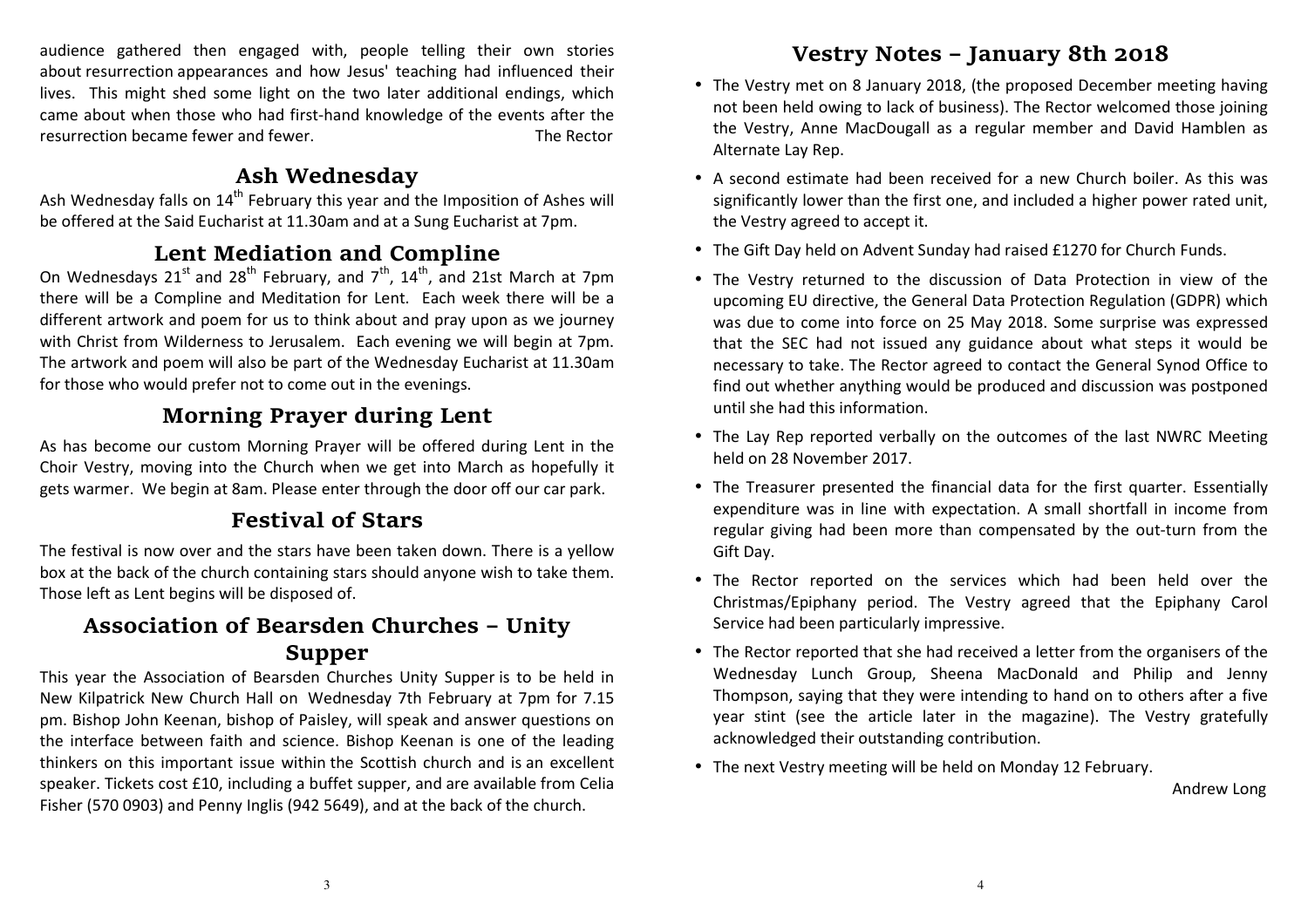# **Changes in the Wednesday Lunch Group Organisation Next Session**

The organisers of the Wednesday Lunches over the last five years, Sheena MacDonald, Jenny and Philip Thompson and Susan Gray, have decided that they wish to pass on the organisation baton to a new team after the end of the current session in the Spring. Their tenure has been extraordinarily successful (some 90 people have been associated with the lunches as consumers or helpers, a dozen All Saints members have given talks as well as many guests from outside, and, as an initially unintended biproduct, over £13,000 has been raised for charitable donations over the period). These lunches have become a regular feature of All Saints life, much appreciated by all who attend. The rest of those involved would like to say how much they appreciate the contribution of the above organising team, and to thank them for all they have done.

Those of us who have participated in the programme over the last few years are convinced that these lunches serve an important function in the lives of those who attend, both from within our own congregation and from the wider community. We should like to form a successor organising team to take over the organisation of the Lunch Group and move it into the next period. Would anyone who would like to help with the work of the new team please contact Andrew Long or Brenda Hadcroft in the next few weeks to let us know your interest. We are not looking for involvement every Wednesday but for overall help on a continuing basis. The same of the set of the set of the set of the set of the set of the set of the set of the set of the set of the set of the set of the set of the set of the set of the set of the set of the se

#### **Wednesday Lunch Programme 2018**

 The programme of lunches for the second half of our session is as follows:- 30 Jan, 7, 14 Feb – Chat days 21 Feb – Talk on From Medicine into the Ministry by Roger Sturrock 28 Feb – Chat day 7 Mar – Flower day (Mothering Sunday is 11 Mar) 14 Mar – Chat day 21 Mar – Rev Tim Tunley on his recent period of work in Bangladesh. 24 April (Tuesday) – Lunch at Ross Priory to complete the session

# **Advent Carol Service – Carols and Stories**

The Advent Carol Service was shared with our New Kilpatrick neighbours, and held in their Church on Sunday 17 December. Familiar Carols were interspersed

with Christmas Bible Readings, with further Christmas songs sung by the New Kilpatrick Choir, and by a number of Stories, reflective re-tellings of the familiar narratives to lead the congregation into thinking again about their response to these well-known biblical accounts. At the end of the service there was a further opportunity to get to know those worshipping so close to us.

# **Christmas Christingle and Crib Service**

On Christmas Eve, a congregation of expectant children and their families gathered for a service celebrating the forthcoming birth of Jesus. Children were encouraged to dress up in character and to participate in the story of Jesus's birth by speaking out memorable phrases covering their part in the story. The service finished with the distribution of Christingles. Our photographs show a happy shepherd with Christingle and the decorated Christmas altar and crib at midnight.



# **Epiphany Carol Service**

Leaving home on a cold frosty Sunday evening is not a pleasant prospect but those who did so on the 7th January were well rewarded by a truly magnificent celebration of the Epiphany at All Saints.

The joint choirs of St. James, Paisley and New Kilpatrick, Bearsden joined with ours under the leadership of our own Peter Christie and Chris Nichol, organist of New Kilpatrick, to present a musical feast for our ears. Personally, I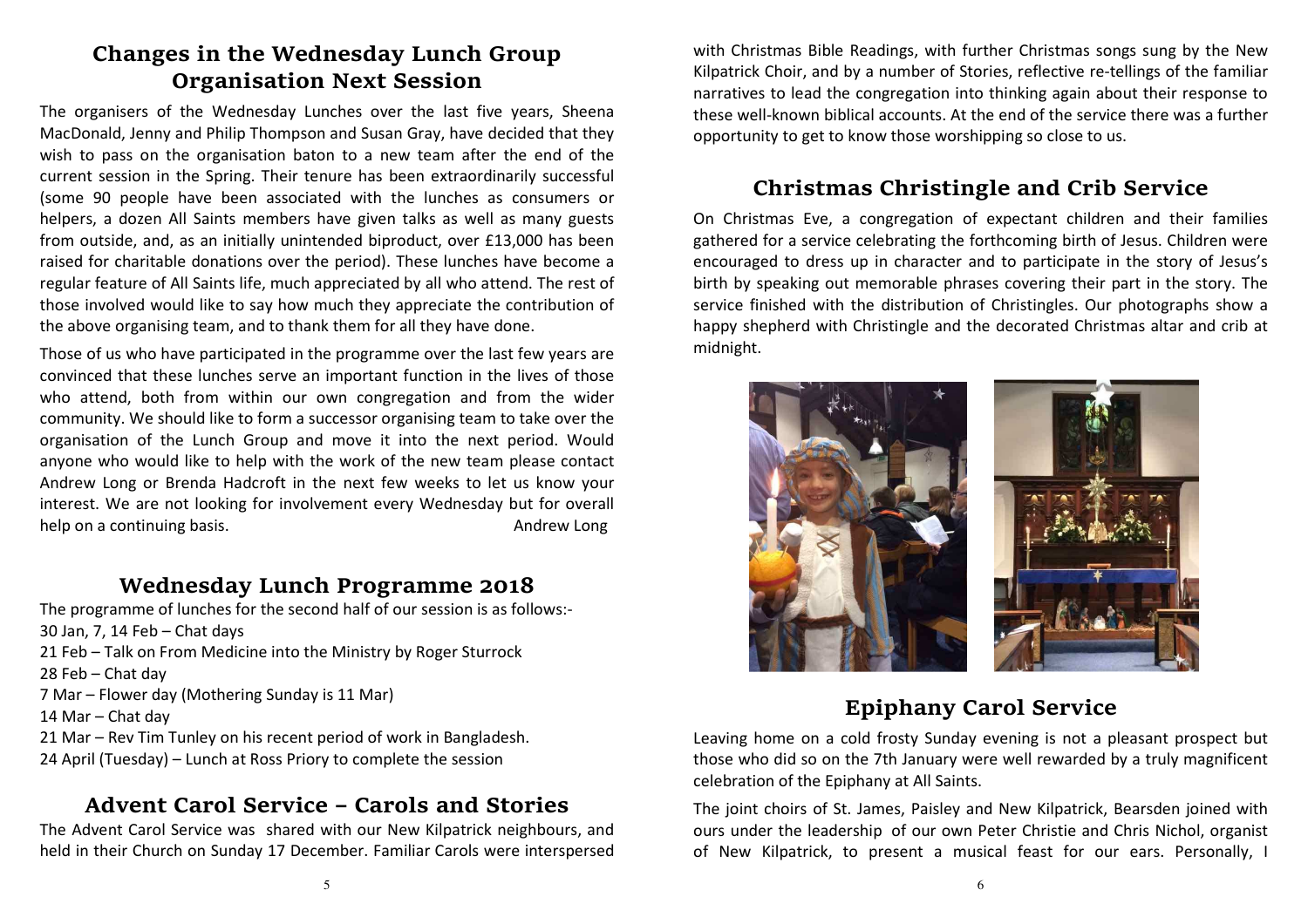particularly enjoyed the rendition in English of Michael Praetorius' "a rose from tender stem" which is a favorite of mine.

The choice of readings and carols were well matched and members of New Kilpatrick Church joined in equal numbers with us to take part in the readings.

Kirstin and Roddy,as we already know, have a good rapport and they have in the past composed some memorable services together. This one will take its place amongst them.

Congratulations to everyone who put in the hard work,especially the choristers and the congregations who came to participate. We all look forward to future joint celebrations.

Mary Stott

#### **Wednesday Lunch Group – Christmas Pudding**

On Wednesday 28th November Andrew Long gave the Wednesday lunch club members and friends a talk and demonstration of his Christmas pudding. Apparently this recipe has been in the Long family for many years. Andrew took over from his father in 1995 and has been making the pudding for family and friends every year since. Andrew





talked about the dry ingredients and their contents. For obvious reasons, he would add the wet ingredients to the mixture on his return home before cooking. Andrew gave everyone present the recipe and would be pleased to give a copy to anyone else who would like one. The recipe he was mixing makes 4 small puddings. The bowl of ingredients was passed round the tables for everyone to have a stir and make a Christmas wish. Andrew's talk was interesting and he certainly looked the part in his apron and chef's hat. It put us all in the mood for the forthcoming Christmas season, so Andrew, many thanks from us all.

Margaret Dunn

# **Wednesday Group – Christmas lunch**

 This was a great occasion and a good start to the festive season. What a team they are the Wednesday lunch club, because the organisation was superb and everything went like clockwork. The Drymen Hall was full to capacity and a lot of strangers were present which was good. It was beautifully decorated to put us in the mood. I had never been before but I am glad that I went this year to see so many people enjoying themselves.

The entertainment was given by Geoff and Penny Haydock, the professional duo, on piano and clarinet. Geoff's little quips between the items had us all laughing. The charity this year was the Paul O'Gorman Leukaemia Fund as Penny has a special interest in this.

Well done to the team for giving so much pleasure to so many.

Jean Stirling





Groot representing the Paul O'Gorman Leukaemia Fund

Lunch is served Our guests, the Haydocks & Hilda de





Penny and Geoff introduced by Sheena Performing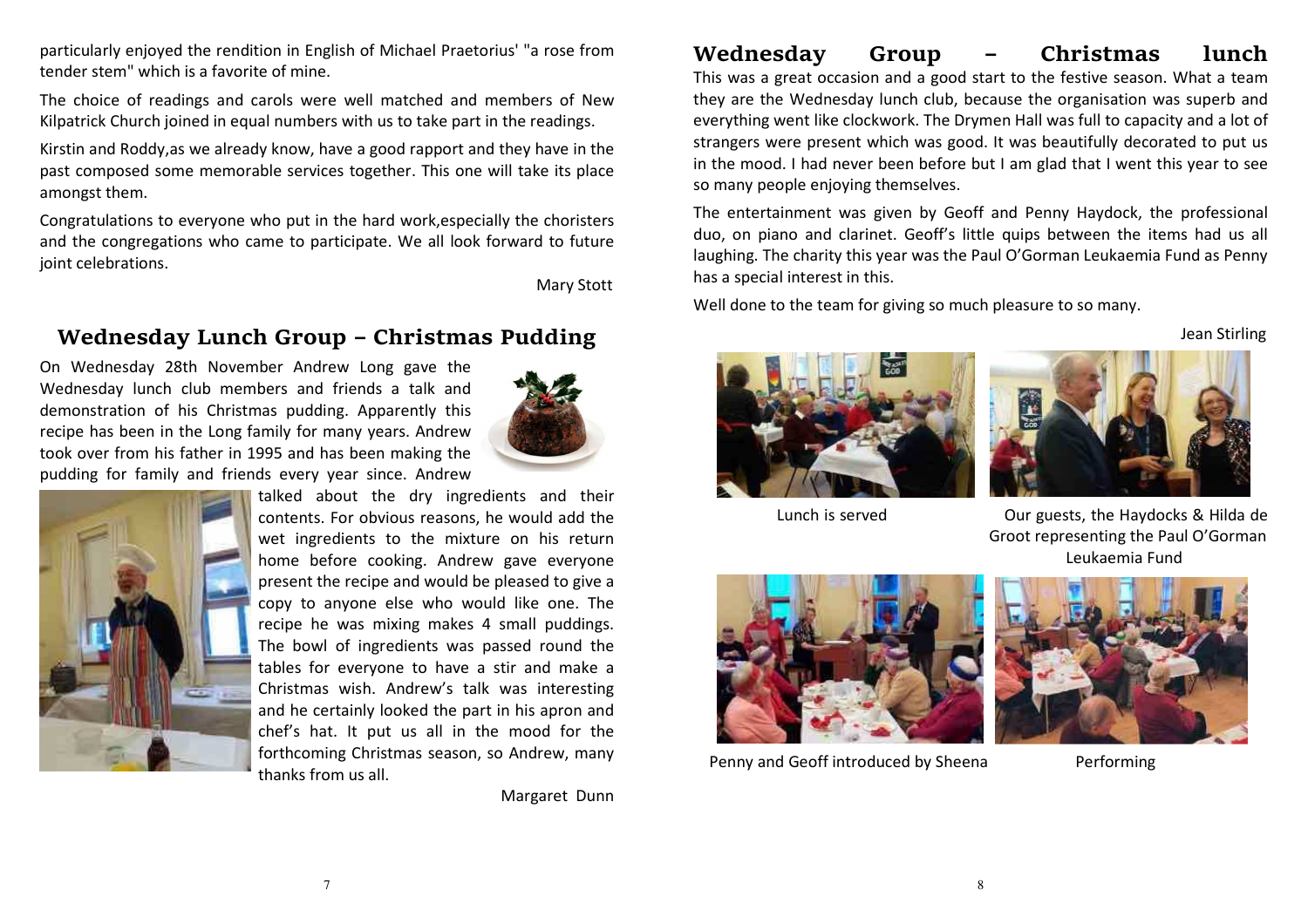#### The following letters of thanks have been received by the Church after recent donations.

# **Mission Support – Letter from Self-Help Africa**

#### Thank you to All Saints Episcopal Church, Bearsden

We give thanks to all at All Saints Episcopal Church for your generous gift of £500 towards our work. In Africa a little can go a long way, and your support of our Harvest Appeal will give the poorest people in rural Africa the vital support and resources they need to survive. You're helping smallholder farmers, like Inoussa, to increase their Harvest yields and build a better future for their families: 'I learned how to grow the onion seeds, how to plant them and how to water them correctly. Before the project I could grow four or five 100kg bags of onions. Now I can grow 20!' A purpose-built storage house has also helped to preserve his crop: 'I used to keep my onions at home, but they would rot soon after Harvest. The storage house is ventilated and now my onions last longer. I sell them when the prices are high on the market' These practical solutions have a lasting benefit for years to come. Thank you very much for continuing to support Self Help Africa, and in doing so, taking us closer to our vision of a rural Africa free from poverty and hunger.

With warmest wishes - Samantha Howlett, Fundraising Administrator

(Autumn Review magazine at back of Church, Photo in Church Hall)

# **Glasgow Children's Holiday Scheme - Christmas 2017 Gift Appeal**

 Would you please pass on our thanks and gratitude for the wonderful support we again received from All Saints by way of gift and monetary donations. It is always a pleasure to attend your annual gift service and the generosity is very much recognised. Through this year's Christmas gift scheme we were able to support a total of 150 children and 50 families. As you know there is still a great need across the city and it is so nice we can all play a part in making Christmas that bit better for so many children and families. I attached some leaflets and a few summary reports setting out what the Holiday Scheme was able to achieve in 2017. This includes some personal feedback on the back page. As we discussed I have e-mailed you a few pictures which hopefully show the benefit of a holiday to so many disadvantaged children and their families. ( Leaflets, summary reports and photos on board in Church Hall).

We are gearing up now for 2018 and thank you for your continued support. Thanks again and very best wishes for 2018.

Douglas Wilson - Coordinator GCHS



Douglas also sent the Wednesday lunch group a thank-you letter for the money collected by the Wednesday Lunch group through their Craft Sale.

#### **Maxie Richards Foundation**

 Thank you so very much for the cheque for £400.00 that has been donated to Maxie Richards Foundation by the All Saints Episcopal Church. It was a delightful surprise and much appreciated. The Foundation is continuing to raise enough funds to convert the current accommodation to house two more men. We are currently waiting for planning permission. We have had a gift of £30,000 that is about half the money that we need. In the meantime, the minibus continues to deteriorate, the steriliser in the kitchen must be held closed by hand to keep it working and the website is no longer fit for purpose! However, all the challenges are met with good grace and humour and all the staff and residents work together with gratitude and perseverance to achieve the aim of a drug and alcohol-free life. We shall be looking for new ways to evidence the results that we get so that we can continue to promote abstinence as the most effective way to achieve our aim. We are confident that God is on our side. 'If God is for us, who can be against us?' Romans 8:31.

Please pass on our thanks and gratitude to the congregation. Kind regards.

Sir Roger Martin - treasurer

#### **East Dunbartonshire Foodbank**

 A letter has been received from Ann Carson, Foodbank Co-ordinator, thanking All Saints for their regular collections for the Foodbank. In the year we donated 237kg of food items, almost a quarter of a tonne! Well done the All Saints Congregation – keep up the good work in the New Year.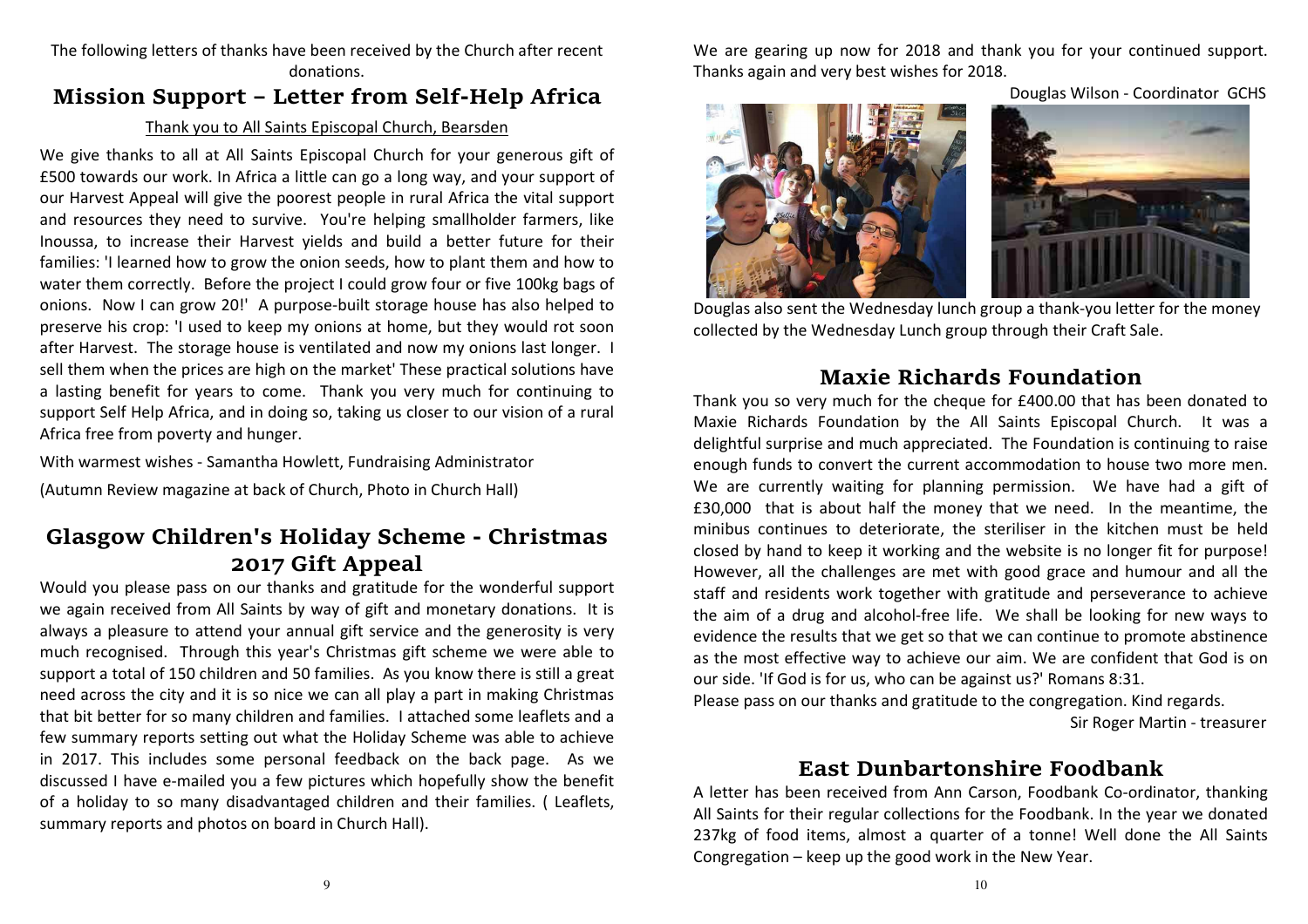# **Children's Corner**

#### **Lent - 14th February 2018 to 29th March 2018**

Lent is the period of six weeks, 40 days (not including Sundays) leading up to Easter, the most important festival in the Christian calendar. Lent starts on Ash Wednesday in western Christian Churches. and climaxes during **Easter Week**. The last week of Lent is called **Holy Week**. During the 40 days of Lent, Christians remember the time when Jesus went into the desert to fast and pray before beginning his work for God. During this time Jesus was tempted several times by Satan, but was able to resist.

Lent is a time of giving things up. For Christians, it is one way of remembering the time Jesus' fasted in the desert and is a test of self-discipline.There are many foods that some Christians do not eat in Lent, such as meat and fish, fats, eggs, and milky foods. Some Christians just give up something they really enjoy such as cakes or chocolate. What will you do for Lent this year?



#### **14th February - St Valentine's Day**

Legend has it that Valentine was a priest near Rome in about the year 270 A.D, a time when the early Christian church was subjected to persecution. Valentine's role as a Priest was to help Christians to escape persecution, and to provide them the sacraments, such as marriage, which was outlawed by the Roman Empire at that time. While records are scarce it seems that Valentine's persecution as a Christian included his interrogation by the then Roman Emperor, Claudius II. Finding



Valentine an intelligent man, he attempted to get him to convert to Roman paganism in order to use him against the rapidly growing Christian movement. Valentine refused and tried to convert Claudius to Christianity instead. Because of this, he was executed.

While he was jailed awaiting execution, it is said that he performed a miracle by curing the blindness of Julia, the daughter of his jailer, Asterius. Julia and all of her father's household, family and servants, came to believe in Jesus Christ and were baptised by Valentine. Father Valentine is said to have secretly performed many Christian weddings for Roman soldiers, who were actually forbidden to marry as the Roman Emperor believed that married men made bad soldiers. St Valentine is said to have cut hearts from parchment, giving them to the soldiers. This is possibly the origin of the modern tradition of hearts representing love, and especially used on cards and gifts for Valentine's Day. It is believed that on the evening before he was to be executed, he wrote the very first Valentine's card himself, and gave it to the daughter of his jailer, who was now no longer blind, signing as "Your Valentine"!

**Upcoming dates for the diary** 

| Sunday School | 4 <sup>th</sup> March  | Sunday School             |  |
|---------------|------------------------|---------------------------|--|
| Sunday School |                        | All Age Worship/Mothering |  |
|               |                        | Sunday                    |  |
| Sunday School | 18 <sup>th</sup> March | Sunday School             |  |
| Sunday School | $25th$ March           | Sunday School             |  |
| Holiday       | $1st$ April            | Holiday                   |  |
| Holiday       | 8 <sup>th</sup> April  | Holiday                   |  |
| Sunday School | $15^{th}$ April        | Holiday                   |  |
| Sunday School |                        |                           |  |
|               |                        | $11^{th}$ March           |  |